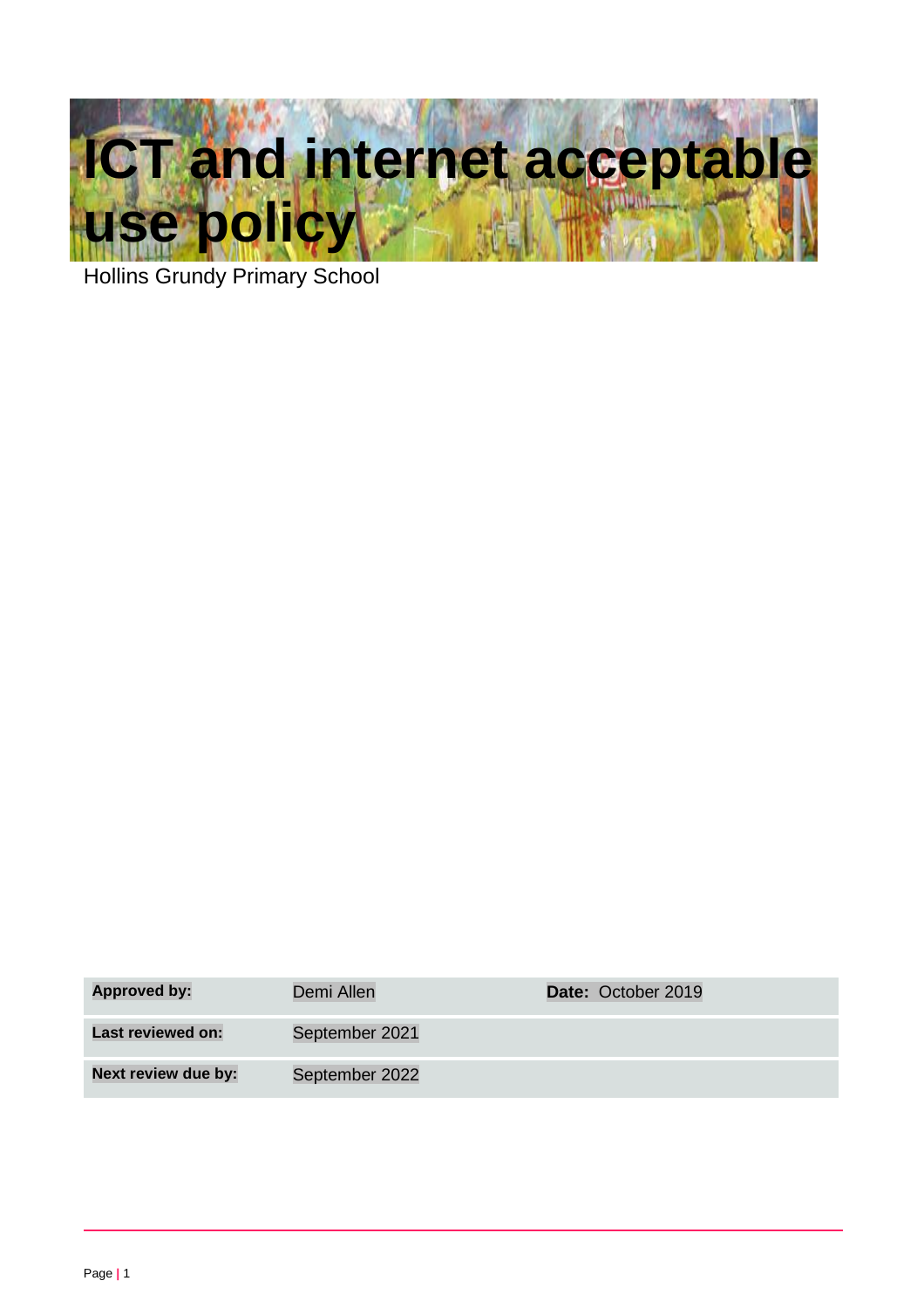# **Contents**

# <span id="page-1-0"></span>**1. Introduction and aims**

ICT is an integral part of the way our school works, and is a critical resource for pupils, staff, governors, volunteers and visitors. It supports teaching and learning, pastoral and administrative functions of the school.

However, the ICT resources and facilities our school uses also pose risks to data protection, online safety and safeguarding.

This policy aims to:

- Set guidelines and rules on the use of school ICT resources for staff, pupils, parents and governors
- Establish clear expectations for the way all members of the school community engage with each other online
- Support the school's policy on data protection, online safety and safeguarding
- Prevent disruption to the school through the misuse, or attempted misuse, of ICT systems
- Support the school in teaching pupils safe and effective internet and ICT use

This policy covers all users of our school's ICT facilities, including governors, staff, pupils, volunteers, contractors and visitors.

Breaches of this policy may be dealt with under our disciplinary policy/behaviour policy/ E-safety policy.

## <span id="page-1-1"></span>**2. Relevant legislation and guidance**

This policy refers to, and complies with, the following legislation and guidance:

- > [Data Protection Act 2018](http://www.legislation.gov.uk/ukpga/2018/12/contents/enacted)
- > [The General Data Protection Regulation](https://eur-lex.europa.eu/legal-content/EN/TXT/HTML/?uri=CELEX:32016R0679)
- [Computer Misuse Act 1990](https://www.legislation.gov.uk/ukpga/1990/18/contents)
- [Human Rights Act 1998](https://www.legislation.gov.uk/ukpga/1998/42/contents)
- [The Telecommunications \(Lawful Business Practice\) \(Interception of Communications\) Regulations 2000](https://www.legislation.gov.uk/uksi/2000/2699/regulation/3/made)
- [Education Act 2011](http://www.legislation.gov.uk/ukpga/2011/21/section/2/enacted)
- [Freedom of Information Act 2000](https://www.legislation.gov.uk/ukpga/2000/36/contents)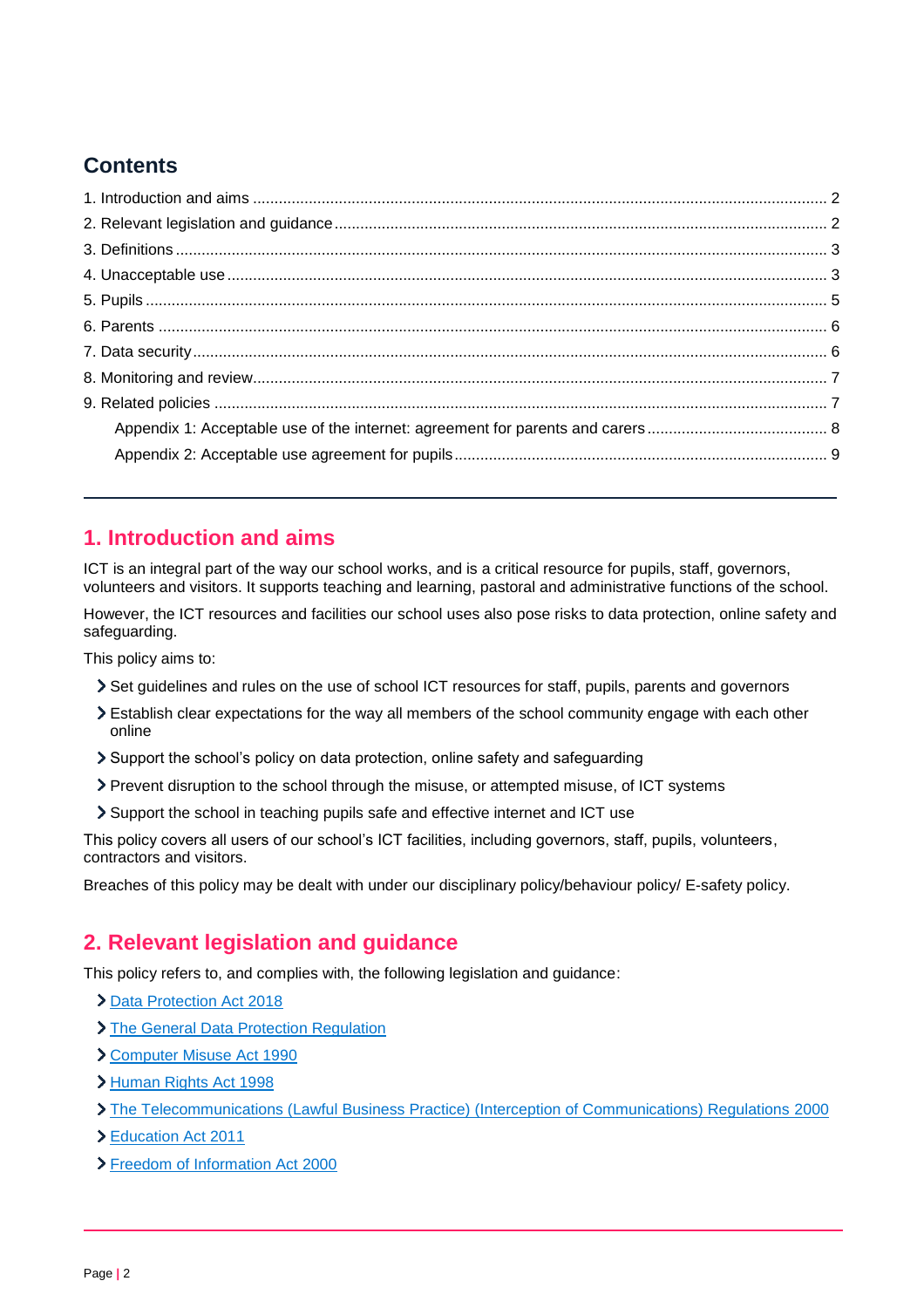- **> [The Education and Inspections Act 2006](https://www.legislation.gov.uk/ukpga/2006/40/part/7/chapter/1)**
- **Xeeping Children Safe in Education 2021**
- [Searching, screening and confiscation: advice for schools](https://www.gov.uk/government/publications/searching-screening-and-confiscation)

## <span id="page-2-0"></span>**3. Definitions**

- **"ICT facilities":** includes all facilities, systems and services including but not limited to network infrastructure, desktop computers, laptops, tablets, phones, music players or hardware, software, websites, web applications or services, and any device system or service which may become available in the future which is provided as part of the ICT service
- **"Users":** anyone authorised by the school to use the ICT facilities, including governors, staff, pupils, volunteers, contractors and visitors
- **"Personal use":** any use or activity not directly related to the users' employment, study or purpose
- **"Authorised personnel":** employees authorised by the school to perform systems administration and/or monitoring of the ICT facilities
- **"Materials":** files and data created using the ICT facilities including but not limited to documents, photos, audio, video, printed output, web pages, social networking sites, and blogs

## <span id="page-2-1"></span>**4. Unacceptable use**

The following is considered unacceptable use of the school's ICT facilities by any member of the school community. Any breach of this policy may result in disciplinary or behaviour proceedings (see section 4.2 below).

Unacceptable use of the school's ICT facilities includes:

- Using the school's ICT facilities to breach intellectual property rights or copyright
- Using the school's ICT facilities to bully or harass someone else, or to promote unlawful discrimination
- > Breaching the school's policies or procedures
- Any illegal conduct, or statements which are deemed to be advocating illegal activity
- Accessing, creating, storing, linking to or sending material that is pornographic, offensive, obscene or otherwise inappropriate
- Activity which defames or disparages the school, or risks bringing the school into disrepute
- Sharing confidential information about the school, its pupils, or other members of the school community
- Connecting any device to the school's ICT network without approval from authorised personnel
- Setting up any software, applications or web services on the school's network without approval by authorised personnel, or creating or using any program, tool or item of software designed to interfere with the functioning of the ICT facilities, accounts or data
- Gaining, or attempting to gain, access to restricted areas of the network, or to any password-protected information, without approval from authorised personnel
- Allowing, encouraging, or enabling others to gain (or attempt to gain) unauthorised access to the school's ICT facilities
- Causing intentional damage to ICT facilities
- Removing, deleting or disposing of ICT equipment, systems, programs or information without permission by authorised personnel
- Causing a data breach by accessing, modifying, or sharing data (including personal data) to which a user is not supposed to have access, or without authorisation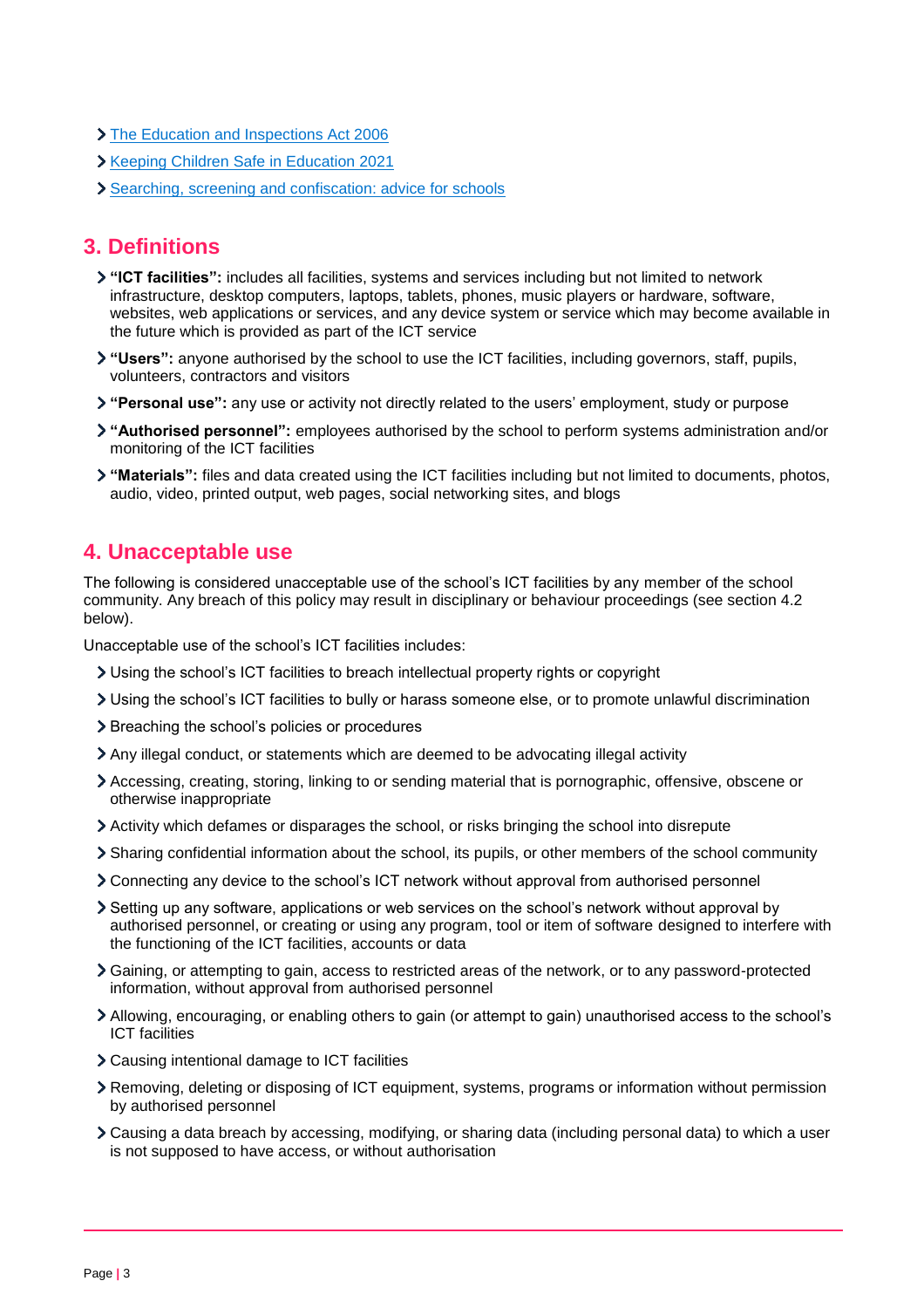- Using inappropriate or offensive language
- Promoting a private business, unless that business is directly related to the school
- Using websites or mechanisms to bypass the school's filtering mechanisms

This is not an exhaustive list. The school reserves the right to amend this list at any time. Miss Allen (IT Coordinator), Mr Waddington (Head teacher) or any other member of staff will use professional judgement to determine whether any act or behaviour not on the list above is considered unacceptable use of the school's ICT facilities.

#### **4.1 Exceptions from unacceptable use**

Where the use of school ICT facilities is required for a purpose that would otherwise be considered an unacceptable use, exemptions to the policy may be granted at the headteacher's discretion.

The resources used by pupils in school are carefully chosen by the teacher and determined by curriculum policies. At Hollins Grundy we use Bury council's actively monitored and 'filtered' Internet Service, which minimises the chances of pupils encountering undesirable material by blocking access to sites which are considered to be inappropriate. The school has also chosen to purchase additional filtering software which aims to block unsuitable images and text. However, it is our belief that there is no present technical solution that can completely guarantee that pupils will not have access to unwanted Internet material. To this end we build internet safety lessons into our teaching for all year groups.

## **4.2 Sanctions**

Pupils and staff who engage in any of the unacceptable activity listed above may face disciplinary action in line with the school's policies on behaviour/discipline/staff discipline/staff code of conduct.

Sanctions:

- Violations of the above rules will result in a temporary or permanent ban on Internet use.
- Additional disciplinary action may be added in line with existing school policies on inappropriate language or behaviour.
- When applicable, police or local authorities may be involved.

### **4.3 Monitoring of school network and use of ICT facilities**

The school reserves the right to monitor the use of its ICT facilities and network. This includes, but is not limited to, monitoring of:

- > Internet sites visited
- > Bandwidth usage
- User activity/access logs
- Any other electronic communications

Only authorised ICT staff may inspect, monitor, intercept, assess, record and disclose the above, to the extent permitted by law.

The school monitors ICT use in order to:

- Investigate compliance with school policies, procedures and standards
- Ensure effective school and ICT operation
- > Prevent or detect crime
- Comply with a subject access request, Freedom of Information Act request, or any other legal obligation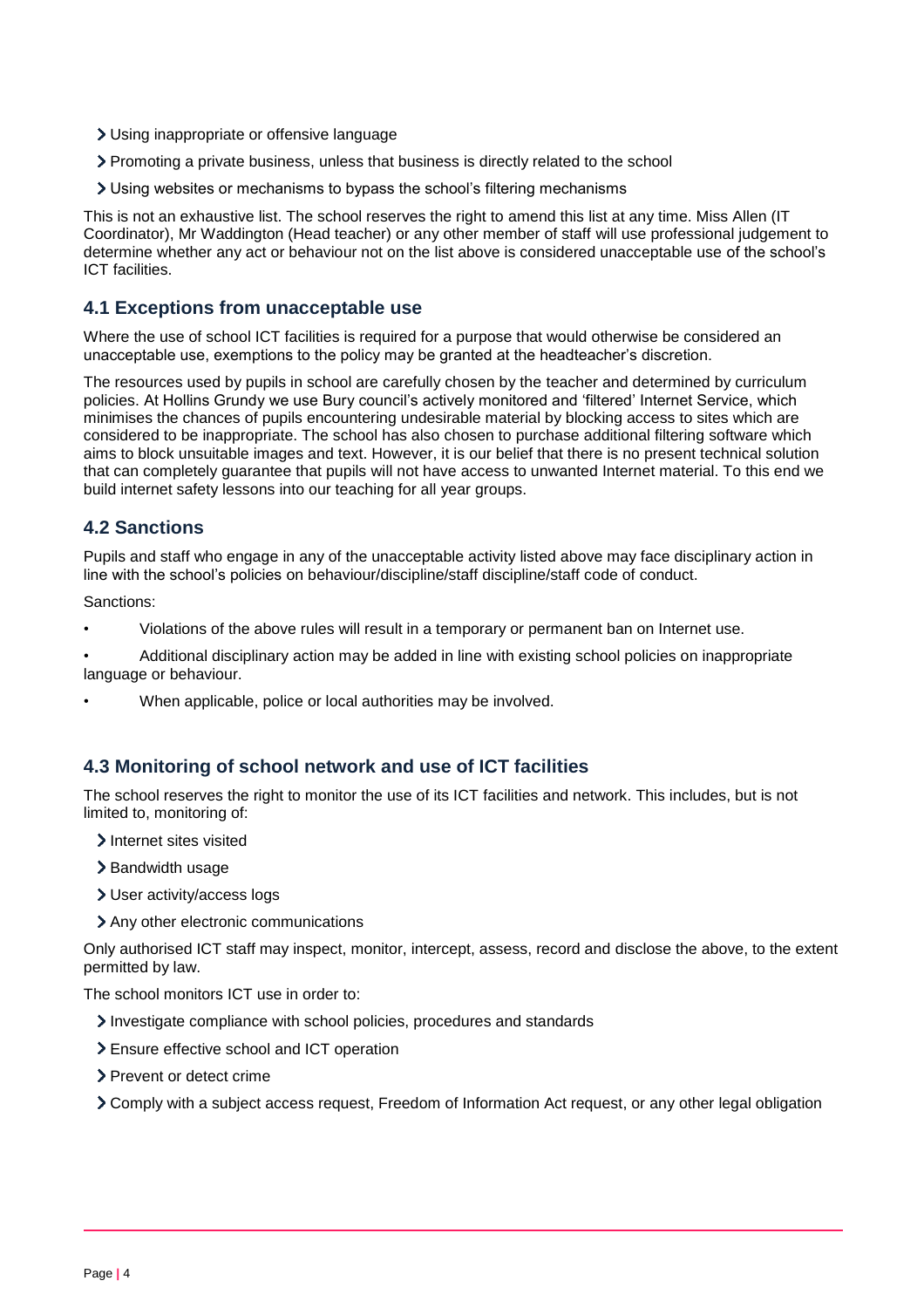# <span id="page-4-0"></span>**5. Pupils**

## **5.1 Access to ICT facilities**

General

Pupils are responsible for good behaviour on the Internet just as they are in a classroom or a school corridor. General school rules apply.

The Internet is provided for pupils to conduct research and communicate with others. Parents' permission is required. Remember that access is a privilege, not a right and that access requires responsibility.

Computer storage areas such as pen drives and CDs will be treated like school trays/drawers. Staff may review files and communications to insure that users are using the system responsibly. Users should not expect that files stored on servers or disks would always be private.

During school, teachers will guide pupils toward appropriate materials. Outside of school, families bear responsibility for such guidance, as they must also exercise with information sources such as television, telephones, movies, radio and other potentially offensive media.

Expectations of Pupils using the Internet

All pupils are expected to read and agree the Internet Agreement.

Pupils are only permitted to use school assigned email accounts. All email will be moderated and monitored by the class teacher. The use of unfiltered web-based email (such as Hotmail) is not permitted.Children must not to use any rude language in their email communications and contact only people they know or those the teacher has approved. They have been taught the rules of etiquette in email and are expected to follow them.

Pupils must ask permission before accessing the Internet and have a clear idea why they are using it.

Pupils using the Internet are expected not to deliberately seek out offensive materials. Should any such material be encountered accidentally, or if any child finds themselves uncomfortable or upset by anything they discover on the Internet, they will turn off the monitor immediately and report it immediately to the supervising adult. (Any adult should report it to the ICT coordinator or Head Teacher immediately. Arrangements can then be made to request that site is blocked/filtered.

#### Pupil Rules

#### Learning Online

I will show respect for myself through my actions. I will only access online learning via my own username. I will only use appropriate language and images on the Internet. I will not post inappropriate personal information about my life, experiences family or friends.

#### Respect Others

I will show respect to others. I will not use electronic media to bully, harass or stalk other people. I will not visit sites that are rude, racist or that are otherwise inappropriate. I will not abuse my access privileges and I will not enter other people's private spaces or work areas.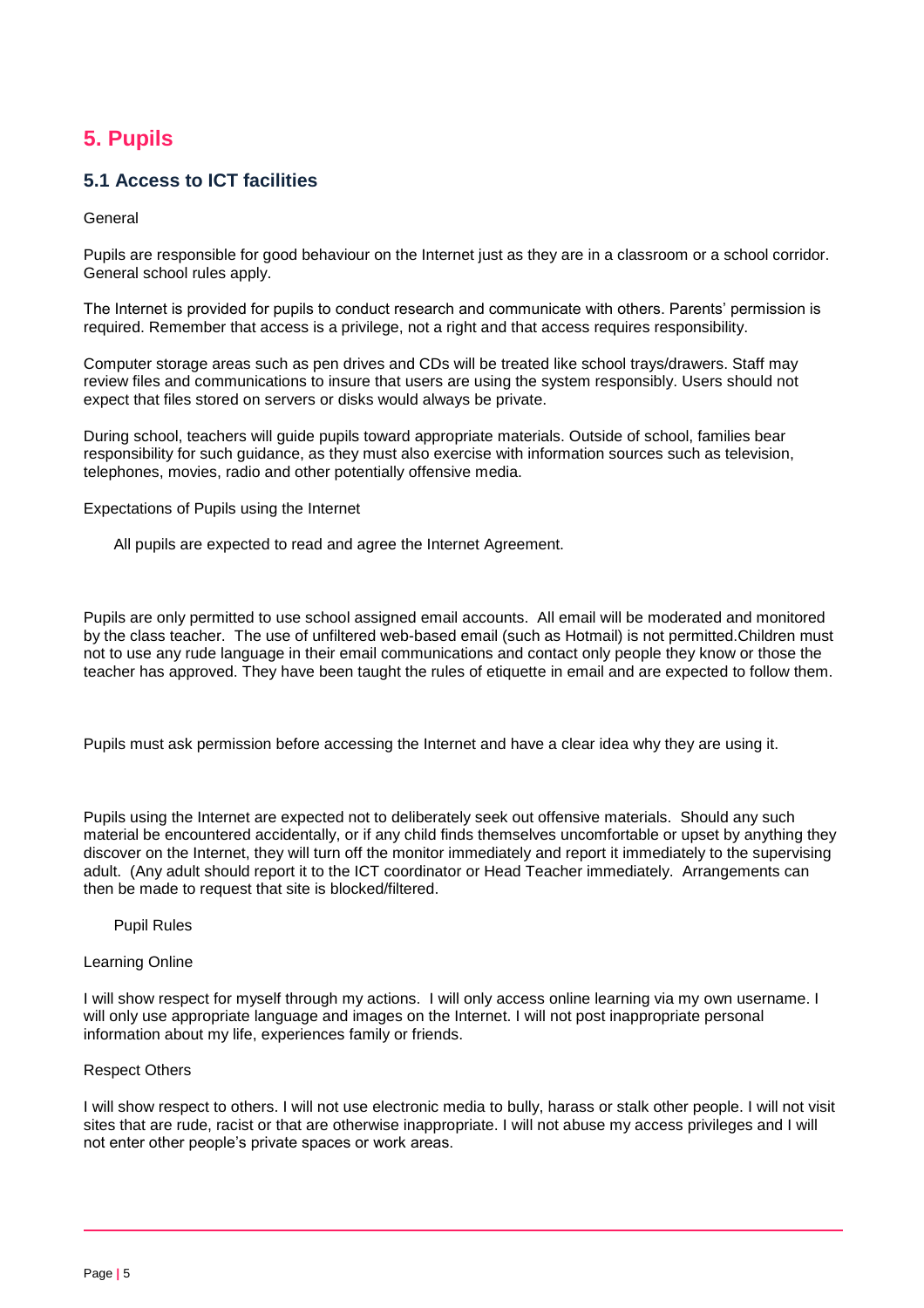Protect Others

I will not forward any materials (including emails and images) that the school would deem inappropriate.

## <span id="page-5-0"></span>**6. Parents**

#### **6.1 Access to ICT facilities and materials**

Parents do not have access to the school's ICT facilities as a matter of course.

However, parents working for, or with, the school in an official capacity (for instance, as a volunteer or as a member of the PTA) may be granted an appropriate level of access, or be permitted to use the school's facilities at the headteacher's discretion.

Where parents are granted access in this way, they must abide by the staff acceptable use policy as it applies to staff.

#### **6.2 Communicating with or about the school online**

We believe it is important to model for pupils, and help them learn, how to communicate respectfully with, and about, others online.

Parents play a vital role in helping model this behaviour for their children, especially when communicating with the school through our website and social media channels.

We ask parents to sign the agreement in appendix 2.

## <span id="page-5-1"></span>**7. Data security**

The school takes steps to protect the security of its computing resources, data and user accounts. However, the school cannot guarantee security. Staff, pupils, parents and others who use the school's ICT facilities should use safe computing practices at all times.

#### **7.1 Data protection**

All personal data must be processed and stored in line with data protection regulations and the school's data protection policy.

#### **7.2 Access to facilities and materials**

All users of the school's ICT facilities will have clearly defined access rights to school systems, files and devices.

These access rights are managed by Demi Allen (IT Coordinator)

Users should always log out of systems and lock their equipment when they are not in use to avoid any unauthorised access. Equipment and systems should always be logged out of and closed down completely at the end of each session.

### **7.3 Encryption**

The school ensures that its devices and systems have an appropriate level of encryption.

#### **7.4 Parents and visitors**

Parents and visitors to the school will not be permitted to use the school's wifi unless specific authorisation is granted by the headteacher.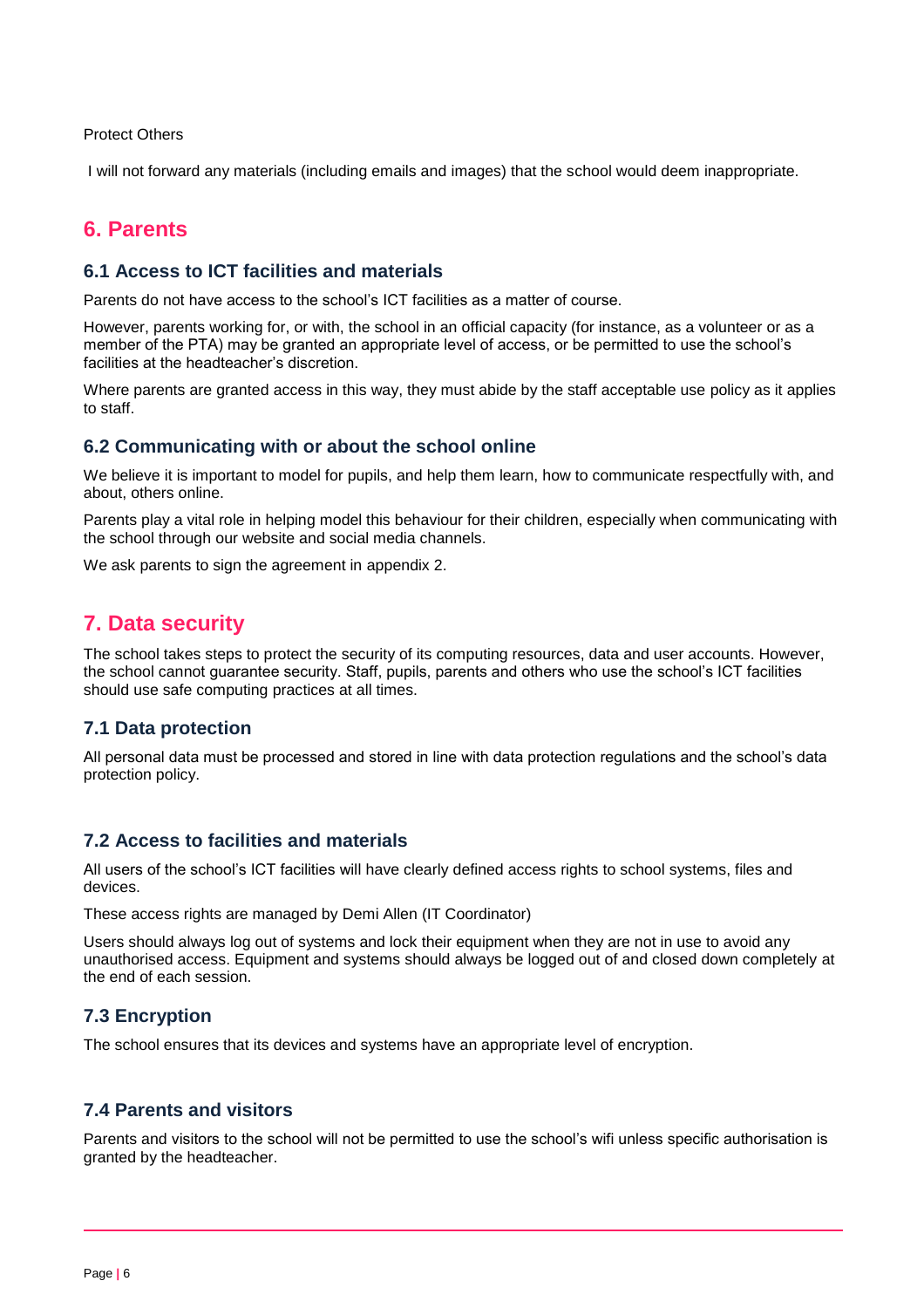The headteacher will only grant authorisation if:

- Parents are working with the school in an official capacity (e.g. as a volunteer or as a member of the PTA)
- Visitors need to access the school's wifi in order to fulfil the purpose of their visit (for instance, to access materials stored on personal devices as part of a presentation or lesson plan)

# <span id="page-6-0"></span>**8. Monitoring and review**

Mr Waddington and Miss Allen monitor the implementation of this policy, including ensuring that it is updated to reflect the needs and circumstances of the school.

This policy will be reviewed every year.

The governing board is responsible for approving this policy.

# <span id="page-6-1"></span>**9. Related policies**

This policy should be read alongside the school's policies on:

- Safeguarding and child protection
- Behaviour
- Data protection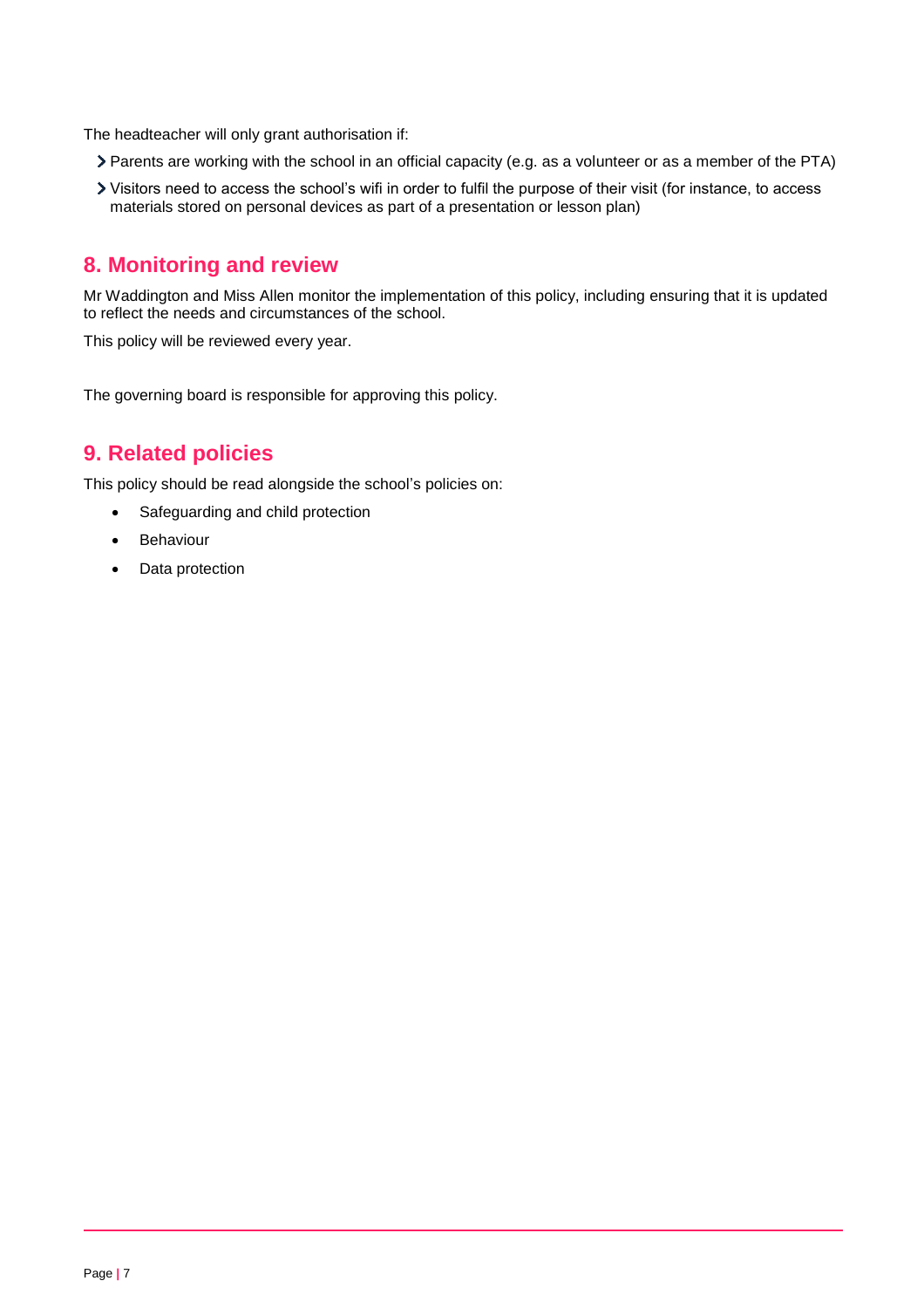## <span id="page-7-0"></span>**Appendix 1: Acceptable use of the internet: agreement for parents and carers**

#### **Acceptable use of the internet: agreement for parents and carers**

#### **Name of parent/carer:**

#### **Name of child:**

Online channels are an important way for parents/carers to communicate with, or about, our school. The school uses the following channels:

- Our official Facebook page
- Our official Twitter page
- Email/text groups for parents (for school announcements and information)

Parents/carers also set up independent channels to help them stay on top of what's happening in their child's class. For example, class/year Facebook groups, email groups, or chats (through apps such as WhatsApp).

When communicating with the school via official communication channels, or using private/independent channels to talk about the school, I will:

- Be respectful towards members of staff, and the school, at all times
- Be respectful of other parents/carers and children
- Direct any complaints or concerns through the school's official channels, so they can be dealt with in line with the school's complaints procedure

I will not:

- Use private groups, the school's Facebook page, or personal social media to complain about or criticise members of staff. This is not constructive and the school can't improve or address issues if they aren't raised in an appropriate way
- Use private groups, the school's Facebook page, or personal social media to complain about, or try to resolve, a behaviour issue involving other pupils. I will contact the school and speak to the appropriate member of staff if I'm aware of a specific behaviour issue or incident
- Upload or share photos or videos on social media of any child other than my own, unless I have the permission of other children's parents/carers

| Signed: | Date: |
|---------|-------|
|         |       |